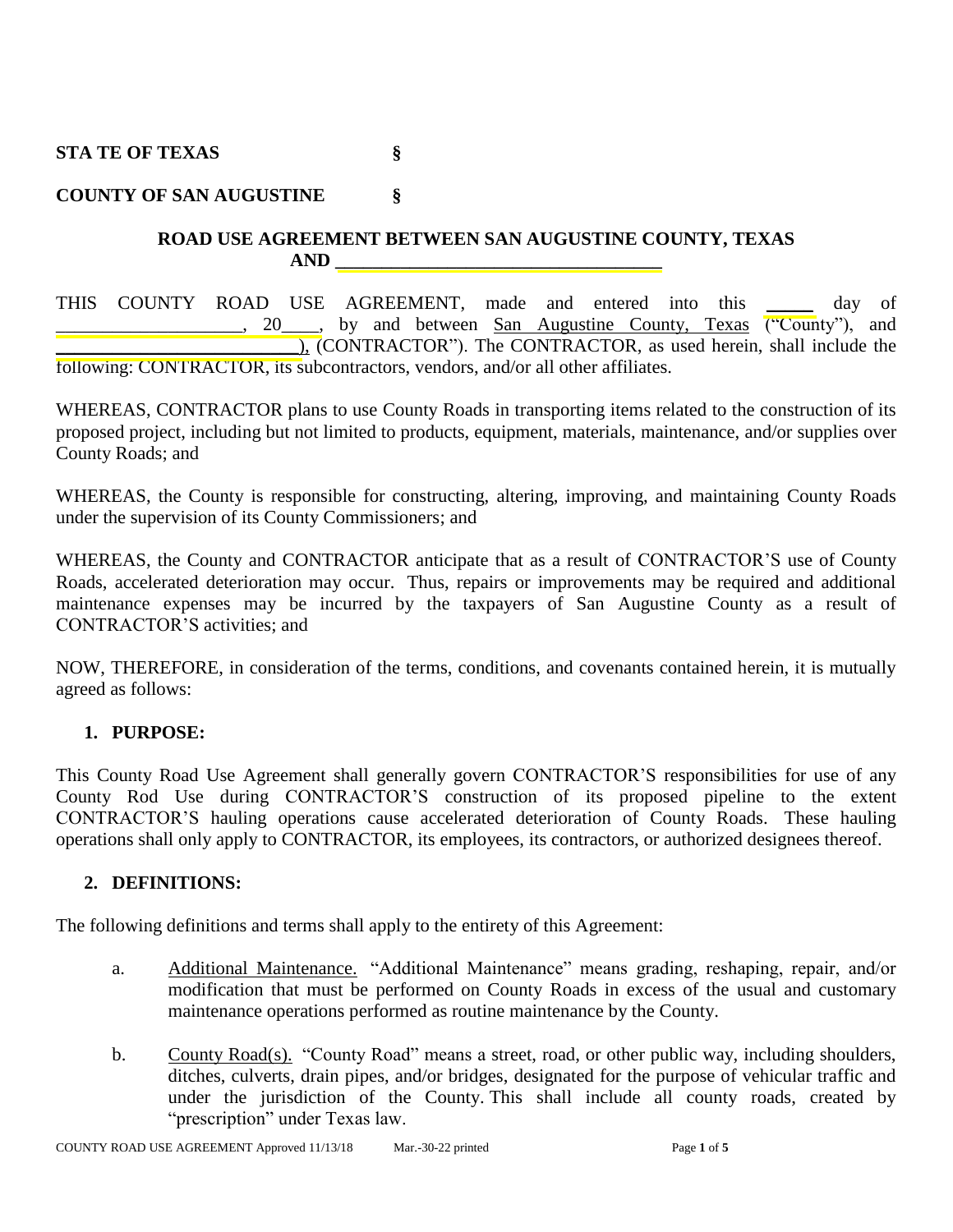- c. Haul Road. "Haul Road" means any County Road, bridge, or other structure which is used for transporting items including, but not limited to products, equipment, materials, and/or supplies and as a result incurs deterioration.
- d. County Road Use Agreement. "County Road Use Agreement" means the system of Haul Roads between a source site and the destination and/or the source site and the nearest major intersection as determined by the County.
- e. Improvements. "Improvements" mean roadway improvements, including but not limited to widening or modification of roadway approaches to accommodate transport vehicles, required by the Administrator because of CONTRACTOR'S anticipated use of the County Roads as Haul Roads.

**All County Roads are subject to closure to all heavy truck traffic or other equipment utilized by Permit-holder without notice if in the opinion of a County Commissioner, the County Judge and/or Sheriff that the road is being severely damaged by such traffic. Such closure may continue indefinitely and all unauthorized use will be considered criminal.**

# **3. GENERAL AGREEMENT AS TO COUNTY ROAD USE:**

- a. CONTRACTOR understands and agrees that, although the Haul Roads covered by this Agreement are County Roads and are subject to normal traffic use, CONTRACTOR, by virtue of its use of the County Roads as a County Road Use Agreement, assumes responsibility for Additional Maintenance on such County Roads resulting from its use of such County Roads as a County Road Use Agreement. Other than its own negligence, CONTRACTOR will not be responsible or liable for any accident, injury, tort, or other theory of liability to any third party solely by virtue of this Agreement. Furthermore, no thirdparty beneficiary may claim or assert any benefit or right, either directly or indirectly, by or through this Agreement.
- b. Once CONTRACTOR has ceased using the Haul Roads for the purposes stated herein, CONTRACTOR shall notify the County, and the County, within ninety (90) days thereafter, shall notify CONTRACTOR of any Additional Maintenance that the County asserts as an obligation of CONTRACTOR. CONTRACTOR agrees that if the Haul Roads are damaged because of CONTRACTOR'S use of the Haul Roads, CONTRACTOR will restore the Haul Roads to at least as good a condition as existed prior to CONTRACTOR'S use of the Haul Roads or reimburse the County for all expenses incurred by the County to restore the Haul Roads. The decision whether CONTRACTOR or the County restores the Haul Roads rests solely with the County. Damage, if any, will be determined by comparing the Pre-Construction Assessment to the condition following CONTRACTOR'S use of the Haul Roads. If the County chooses to restore the Haul Roads, CONTRACTOR agrees to reimburse the County no later than 30 days after it receives the invoice itemizing said costs.
- c. Any damages deemed dangerous or hazardous to the public or regular traffic of said road by the County or CONTRACTOR shall be repaired immediately. In the event CONTRACTOR'S operations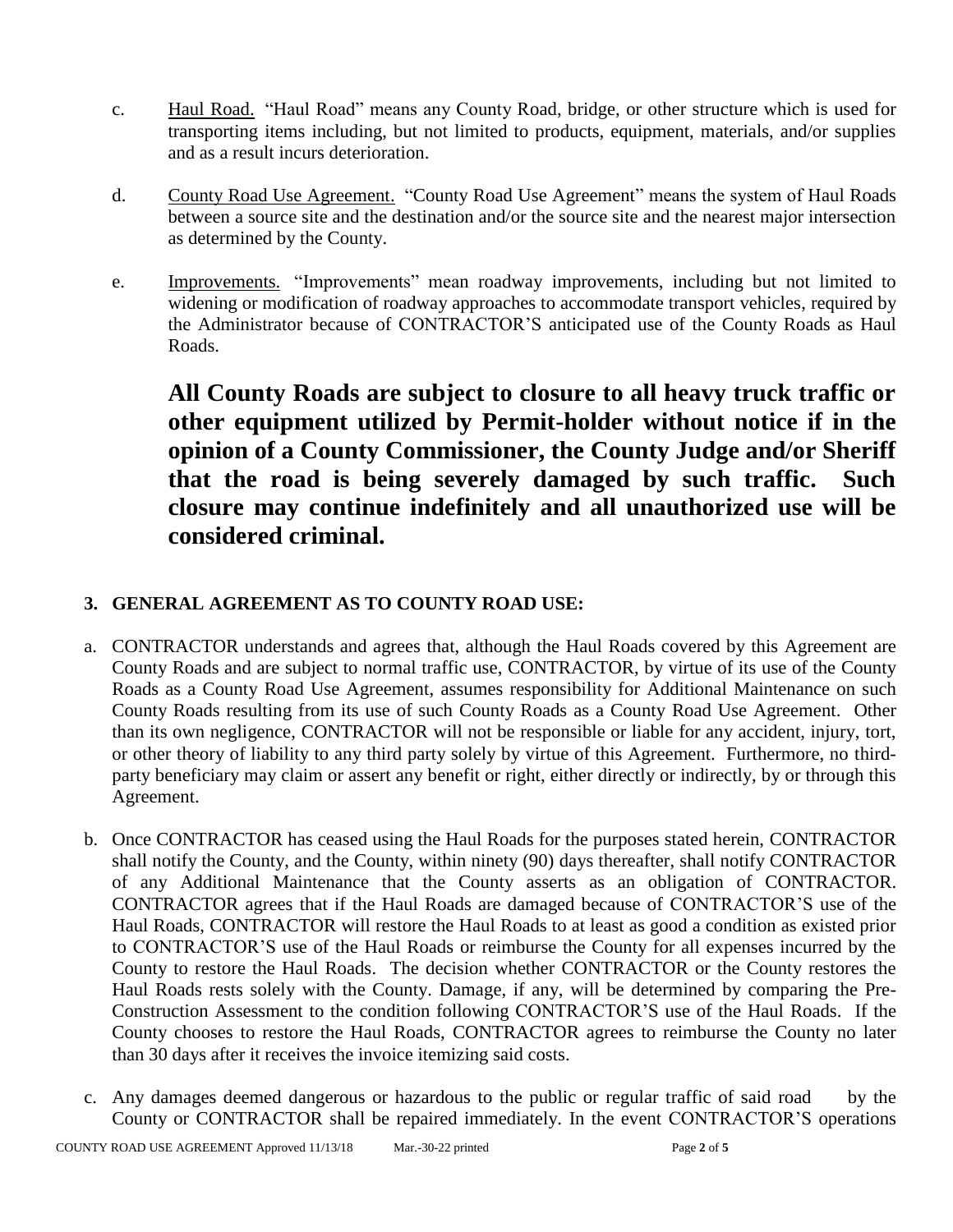cause an immediate and serious safety concern, CONTRACTOR or its representative shall, without delay, call the County Commissioner's Court at, or if the emergency occurs outside normal working hours or CONTRACTOR is unable to contact either of the above, the County Sheriff's Department at (936) 275-2424.

- d. CONTRACTOR agrees to use its vehicles in such a manner as not to block or otherwise interfere with other traffic along the route specified and that said route will be open to public traffic at all times, and further agrees to provide 48-hour notice to the County before transporting any equipment along the route that would interrupt the normal flow of traffic.
- e. CONTRACTOR agrees that should it become necessary for CONTRACTOR, its agents, servants, or employees, while operating motorized equipment, to exit a County Road by moving in, or across, or through a bar ditch on the County Road **more than once**, (once being defined as both ingress and egress), CONTRACTOR shall install, at its own expense, a culvert not less than 15 inches in diameter, and not less than 24 feet in length; but in any event sufficient, in the opinion of the County, or its appointed representative, to allow the normal flow of water through the bar ditch, without diversion or inhibition. Any deviation from the above shall be approved by the County.
- f. At the request of the County, CONTRACTOR shall remove the culvert, and all materials used in constructing said crossing and restore the bar ditch/right of way to the same condition it was prior to the installation of the culvert.
- **g.** The County hereby agrees to CONTRACTOR'S use of the Haul Roads covered by this Agreement subject to the conditions contained herein. CONTRACTOR shall be responsible for obtaining any other permits or licenses which the County or any other governmental entity may require to operate or move its vehicles on County Roads. **This Agreement shall not serve to relieve any operator of a CONTRACTOR'**S **vehicle from complying with applicable speed limits, weight restrictions, or other posted restrictions.**
- h. Any Improvements of the Haul Roads necessitated by CONTRACTOR'S operations and agreed upon by the Parties pursuant to Section 3(d) above, shall be considered incidental to the hauling performed, and shall be made at CONTRACTOR'S sole expense unless otherwise authorized in addendum to this Agreement. Any such Improvement shall be authorized by County permit or express written permission signed by the Administrator or County Judge.

## **4. GENERAL TERMS:**

a. Compliance with Laws and Regulations

CONTRACTOR shall comply with all Federal, State, and local laws and regulations.

b. Severability

If any portion of this Agreement is held invalid it shall have no effect upon the validity of the remaining portions of this Agreement.

c. Scope and Construction of Terms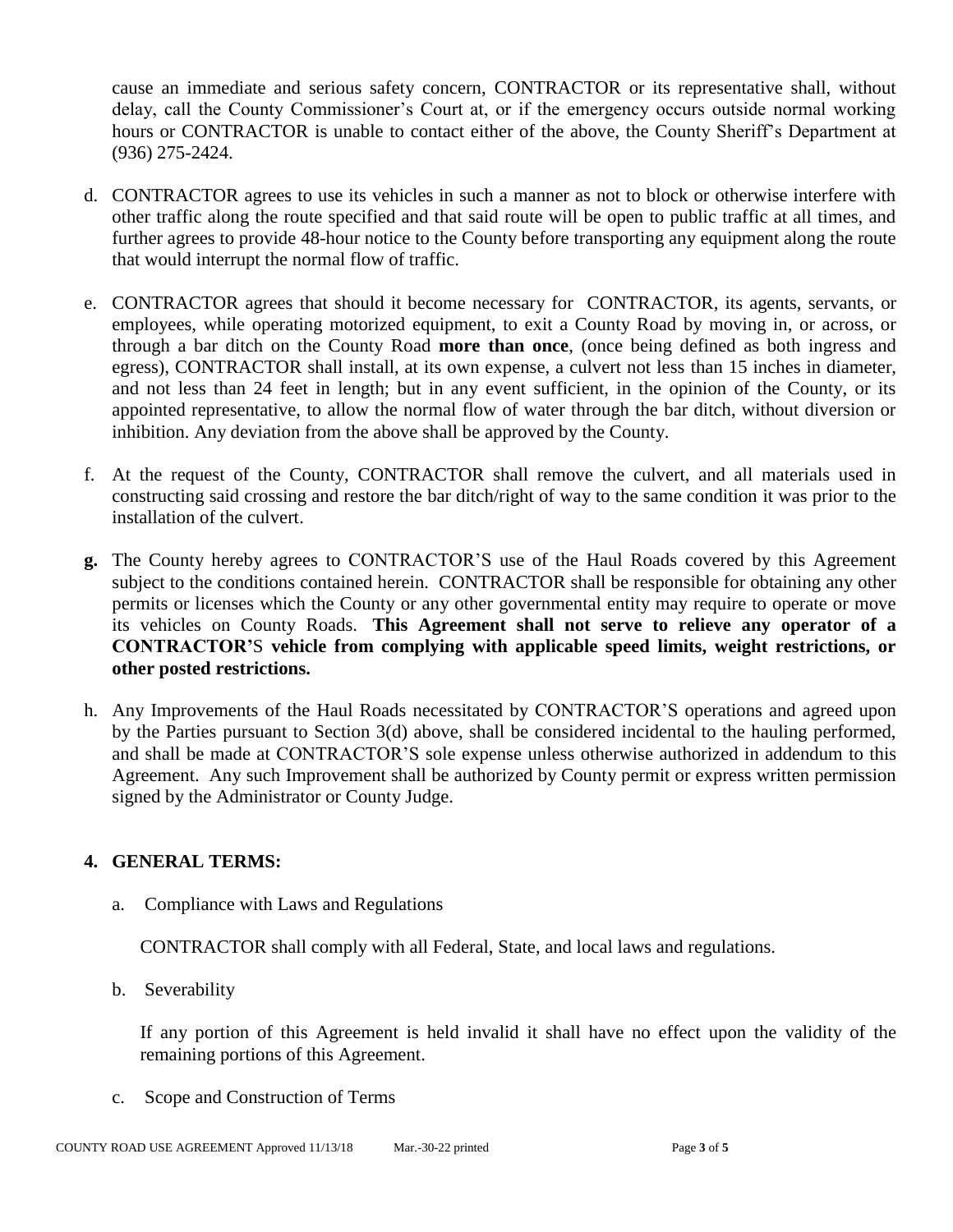The definitions in this Agreement shall control the meaning of terms used herein. Where no definition is expressly stated herein, a term shall have that meaning clearly indicated by, or reasonably implied from, the context in which such term is used.

#### d. Venue

This Agreement and its interpretation, validity and performance shall be governed by the laws of the State of Texas without regard to its conflict of laws principles. In the event any court of law of appropriate judicial authority shall hold or declare that the law of another jurisdiction is applicable, this Agreement shall remain enforceable under the laws of the appropriate jurisdiction. The parties have agreed that venue for any action in connection herewith shall be proper in San Augustine County, Texas. Each party hereto consents to the jurisdiction of any local, state or federal court situated in any of such locations and waives any objection which it may have pertaining to improper venue or forum non coveniens to the conduct of any proceeding in any such court.

#### e. Authority

Each party covenants that it has and will continue to have throughout the term of this Agreement, the full right to enter into this agreement and perform its obligations hereunder and any requisite approval from the governing body shall have been obtained.

#### f. Entirety

This Agreement constitutes the entire agreement hereto with respect to the subject matter hereof, and supersedes any prior understanding or written or oral agreements between the parties with respect to the subject matter of this License Agreement. No modification, amendment or alteration of the terms of the Agreement shall be binding on either party, unless the same is in writing, dated subsequent to the date hereto, and is duly executed by the party against whom enforcement is sought.

#### g. Remedies

No right or remedy granted herein or reserved to the parties, is exclusive of any other right or remedy herein by law or equity provided or permitted; but each shall be cumulative of every other right or remedy given hereunder. No covenant or condition of this agreement may be waived without written consent of the parties. Forbearance or indulgence by either party shall not constitute a waiver of any covenant or condition to be performed pursuant to this agreement.